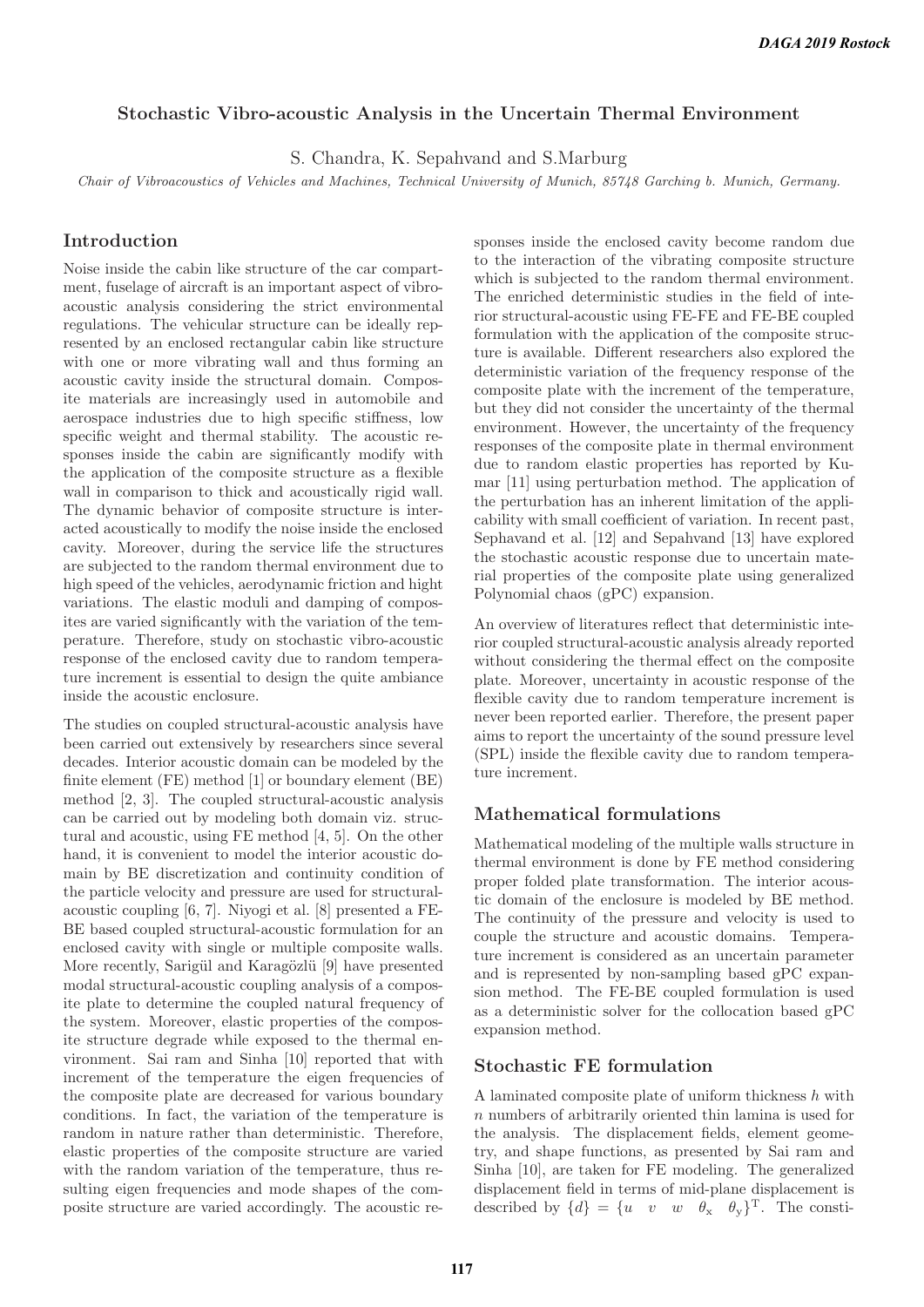tutive equation of the composite plate subjected to the thermal environment is stated as

$$
\{F^r\} = [D]\{\varepsilon^*\} - \{F^N\},\tag{1}
$$

in which D is the stress-strain relationship matrix,  $\varepsilon^*$ is generalized mid-plane strain vector and thermal resultant force and moment vector is denoted by  $F^N$ . The uncertainty of the temperature increment is modeled by the truncated gPC expansion, and is expressed as [14]

$$
T(\xi) = \sum_{i=0}^{N} a_i \Psi_i(\xi). \tag{2}
$$

The elastic properties of the composite became uncertain due to the uncertain thermal environment. The stochastic dynamic system properties of the composite plate using FE formulation are written as a function of random temperature increment

$$
K_e(T(\xi)) = \int_{A_e} B^T D(T(\xi)) B dA_e
$$
  
\n
$$
K_{Ge}(T(\xi)) = \int_{A_e} G^T S_r(T(\xi)) G dA_e.
$$
\n(3)

Here,  $K_e(T(\xi))$  and  $K_{Ge}(T(\xi))$  are stochastic elemental stiffness and geometric stiffness matrices, respectively. The elemental mass matrix  $M_e$  does not depend on the random temperature increment and presented as

$$
M_e = \int_{A_e} N^T \bar{m} N \mathrm{d} A_e,\tag{4}
$$

in which  $\bar{m}$  is the distributed inertia matrix. An orthogonal transformation matrix  $\mathscr{T}[8]$  is proposed to relate the global displacement  $d'$  of the composite plate with the local displacement d of the composite plate as  $d = \mathscr{T}d'$ . The local elemental matrices of the composite structure are transform into global coordinate system as

$$
K'_{e}(T(\xi)) = \mathcal{T}^{T} K_{e}(T(\xi)) \mathcal{T}
$$
  
\n
$$
K'_{Ge}(T(\xi)) = \mathcal{T}^{T} K_{Ge}(T(\xi)) \mathcal{T}
$$
  
\n
$$
M'_{e} = \mathcal{T}^{T} M_{e} \mathcal{T},
$$
\n(5)

and assembled thereafter to obtain the global matrices  $K(T(\xi))$ ,  $K_G(T(\xi))$  and M of the composite structure. The equation of stochastic eigen value problem due to thermal uncertainty take the following form

$$
\left(\boldsymbol{K}(T(\xi)) + \boldsymbol{K}_G(T(\xi))\right)\phi(T(\xi)) = \omega(T(\xi))^2 \boldsymbol{M}\phi(T(\xi)).
$$
\n(6)

Here, uncertain eigen frequencis  $\omega(T(\xi))$  and uncertain mode shapes  $\phi(T(\xi))$  are represented by the truncated gPC expansion.

The stochastic impedance relationship for the damped multi-degree freedom system subjected to the harmonic loading can be stated as

$$
\{\boldsymbol{v}(\xi)\} = \left[\Omega[\phi(T(\xi))]\right]
$$

$$
\operatorname{diag}\left(\frac{2\Omega\omega_k(T(\xi))\zeta_k + i(\omega(T(\xi))^2 - \Omega^2)}{(\omega_k(T(\xi))^2 - \Omega^2)^2 + 4(\Omega\zeta_k\omega_k(T(\xi)))^2}\right)
$$

$$
[\phi(T(\xi))]^T\right]\{f\}e^{(i\Omega t)}.
$$
(7)

Here,  $\{v(T(\xi))\}$  denotes nodal structural velocity vector,  $\Omega$  is the forcing frequency and nodal force  $f_k$  is multiplied by initial phases in the form of,  $f_k = f_{ok}e^{i\Omega t}$  for  $k^{th}$  global degree of freedom system. The modal stochastic eigen frequency and eigen mode shape are expressed as  $\omega_k(T(\xi))$  and  $\phi(T(\xi))$  respectively, and  $\zeta_k$  denote the modal damping ratio of the vibrating structure. The velocity and force components normal to the interacting boundary are used while coupling with the acoustic system equation.

## **BE formulation**

The interior acoustic domain is discretized by 2 - dimensional eight-noded BE mesh. The Helmholtz equation for the time harmonic acoustic problem is written as

$$
\nabla^2 p + k^2 p = 0 \tag{8}
$$

in which,  $p$  is the acoustic pressure and  $k$  is the wave number of the acoustic medium. For interior acoustic domain linear system equation is written as

$$
[H]\{p\} = [G]\{v\}.
$$
 (9)

### **Stochastic FE-BE coupling**

Selecting only the normal velocity and the pressure components of the flexible surfaces, deterministic mobility relation is derived from Eq. (7) by converting nodal forces to nodal pressure term and written in the form of

$$
\{v\} = [\mathcal{Q}]\{p\}.
$$
 (10)

Here,  $[\mathscr{Q}]$  is the mobility matrix relating normal nodal velocity component with the nodal pressure term of the vibrating surface. Eq. (9) is solved to determine the sound pressure level at the boundary by inserting the proper boundary conditions. The elemental normal nodal velocities on the rigid boundary surface are specified in prior. However, elemental normal nodal velocity and the nodal pressure are unknown on the interacting surface. The nodal velocity on the interacting boundary is replaced by using the Eq.  $(10)$  in terms of p. After proper manipulation the Eq. (9) transforms into the following form

$$
\{p\} = [\mathscr{A}]\{v\} \tag{11}
$$

and solves for nodal boundary pressure  $p$ . The stochastic mobility relation in Eq. (7) has developed with uncertain eigen frequency and uncertain mode shape. Thus Eq. (11) is shifted to the stochastic system equation

$$
\{p(\xi)\} = [\mathscr{A}(\xi)]\{v(\xi)\}.
$$
 (12)

The stochastic pressure  $p(\xi)$  at each forcing frequency  $\Omega$ can be expressed by truncated gPC expansion as

$$
p(\xi) = \sum_{i=0}^{N} b_i \Psi_i(\xi). \tag{13}
$$

Here,  $\Psi_i(\xi)$  is the polynomial basis function and  $b_i$  is the unknown deterministic coefficients. The deterministic unknown coefficients are determine by stochastic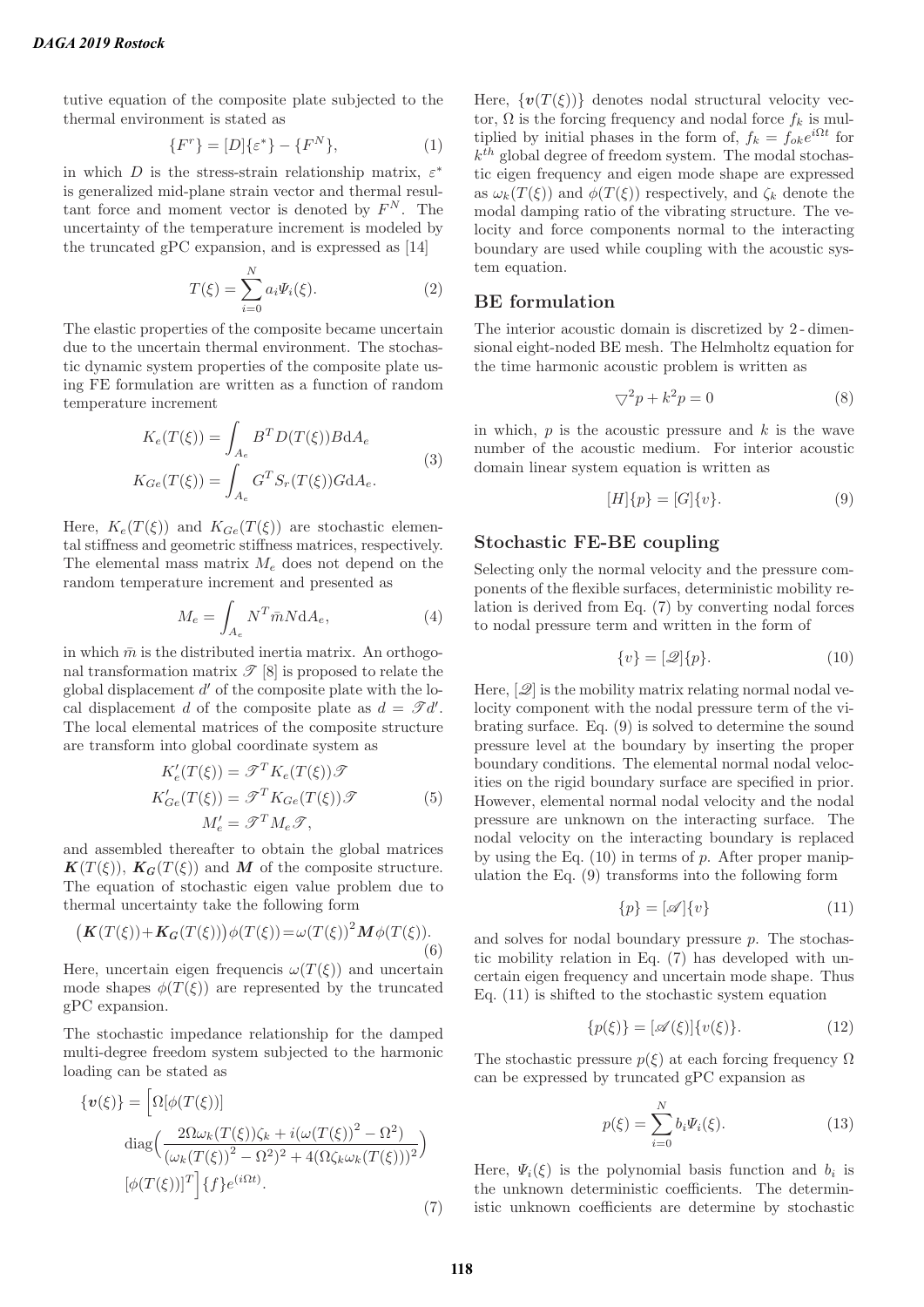

**Figure 1:** Geometry of the acoustic cavity

collocation method. A set of deterministic solution at n numbers of temperature at the predefine collocation points, are generated. The Eq. (13) is solved to determine the unknown deterministic coefficients and corresponding statistical properties of the SPL at a given forcing frequency.

#### **Numerical example**

A coupled interior acoustic analysis is presented here for a rectangular box type structure in uncertain thermal environment. A 8 mm thick graphite-epoxy composite plate is used in the top and right walls which are subjected to the uncertain thermal environment. The left wall acting as a rigid piston and the remaining walls are considered as a rigid, see Figure 1. The temperature dependent elastic properties of the graphite-epoxy plate is presented in Table 1. The mean  $\mu$  of the random temperature increment are 25 K and 50 K, considering 300 K as a reference temperature. The corresponding standard deviations of the random temperature increment are 5 K and 10 K. The uncertainty of the SPL at for various random mean temperatures are are estimated at the P point on the right wall.

**Table 1:** Elastic moduli of graphite-epoxy lamina at different temperatures, cf. [10],  $G_{13} = G_{12}$ ,  $G_{23} = 0.5G_{12}$ .

|                      | Temperature, $T(K)$ |     |     |     |
|----------------------|---------------------|-----|-----|-----|
| Elastic moduli (GPa) | 300                 | 325 | 350 | 375 |
| $E_{\rm 11}$         | 130                 | 130 | 130 | 130 |
| $E_{22}$             | 9.5                 | 8.5 | 8.0 | 7.5 |
| 112                  | 6.0                 | 6.0 | 5.5 | 5.0 |

#### **Uncertainty of SPL due to random temperature increment**

The uncertainty of the SPL at the P point on the right flexible wall has been studied due to random temperature increment at the damping ratio  $\zeta = 0.5\%$ . Coupled interior acoustic analysis at random temperature of 325 K and 350 K are presented in Figure 2 and 3, respectively. The peak of the sound pressure level has observed at acoustic mode of the box. The first five eigen frequencies of the folded composite plate at the mean random temperature of 325 K and 350 K are (855.8, 928.7, 1114.8, 1332.8, 1522.7 rad/s) and (811.6, 878.1, 1056.7, 1264.0, 1460.4 rad/s), respectively. The uncertainty of the SPL is observed near the mean structural eigen frequencies. Moreover, the uncertainty band near the interaction zone increases with the increment of random mean temperature. The distributions of the SPL near the first two eigen frequencies

(812, 878 rad/s) at the random mean temperature of 350 K are shown in Figure 4. It is observed from Figure 4 the distributions are non-Gaussian in nature and corresponding mean and deterministic SPLs are significantly apart from each other.



**Figure 2:** SPL at boundary at random mean temperature of 325 K and  $\zeta = 0.5\%$ 



**Figure 3:** SPL at boundary at random mean temperature of 350 K and  $\zeta = 0.5\%$ 



**Figure 4:** PDFs of SPL at 812 rad/s and 878 rad/s, respectively at random mean temperature of 350 K and  $\zeta = 0.5\%$ 

#### **Uncertainty of SPL for various damping ratio**

The uncertainty of the SPL at random mean temperature of 350 K for damping ratio  $\zeta = 2.0\%$  is plotted in Figure 5. It is observed from Figure 3 and 5, the dispersion of the SPL near the interaction zone is reduced due to application of the higher damping ratio. Moreover, Figure 6 represents that mean and deterministic SPLs remain close to each other with the application of the higher damping ratio. The uncertainty distribution of